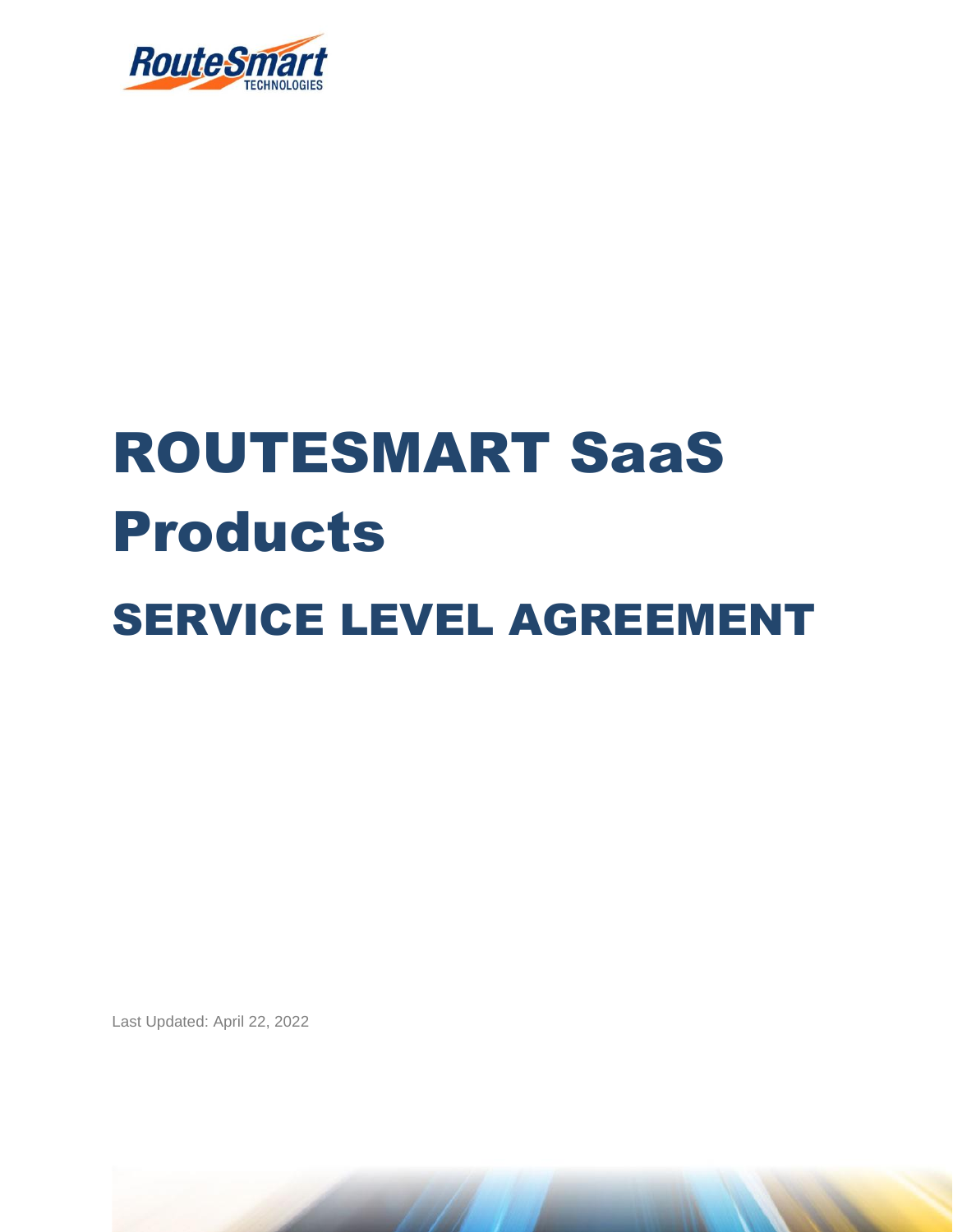

## RaaS and RouteSmart Online Service Level Agreement

This RouteSmart SaaS Service Level Agreement ("SLA") is a policy governing the use of RouteSmart SaaS products under the terms of the Agreement for Use of RouteSmart Technology and Services ("SaaS Agreement") between RouteSmart Technologies, Inc. ("RouteSmart", "us" or "we") and users of SaaS products ("Client" or "you"). Unless otherwise provided herein, this SLA is subject to the terms of the SaaS Agreement and terms will have the meaning specified in the SaaS Agreement. We reserve the right to change the terms of this SLA in accordance with the SaaS Agreement at our sole discretion.

## Service Commitment

RouteSmart will use commercially reasonable efforts to make Availability (defined below) of SaaS products of at least 99.5% (Service Commitment) during each calendar year quarter.

RouteSmart's data and records will be the sole basis for all SLA calculations and determinations. In the event Covered Services (defined below) do not meet the Availability Service Commitment, you will be eligible to receive a Service Credit as described below in the Service Credits/Remedies section.

## **Definitions**

Covered Services means RouteSmart Routing as a Service (RaaS) and RouteSmart Online.

Availability for a given calendar year quarter will be calculated according to the following formula:

TQM = Total Quarterly Minutes; TQMA = Total Quarterly Minutes Available Availability = (TQMA / TQM) x 100

TQMA will not be decremented for:

- o Scheduled maintenance
- $\circ$  Use of the Services in a manner that is inconsistent with the Agreement or RouteSmart's reasonable instructions
- o Use of Beta, evaluation, or free Services
- o Any Client data or application programming anomalies
- $\circ$  Any Client infrastructure issues (such as Internet connectivity or bandwidth limitations)
- $\circ$  Any termination or suspension of Client's account in accordance with the terms of the Agreement
- o Any events beyond RouteSmart's reasonable control
- $\circ$  Any Force Majeure event (unforeseen causes beyond the party's reasonable control such as fire, explosion, lightening, water, acts of GOD, war, civil disturbances, terrorism)